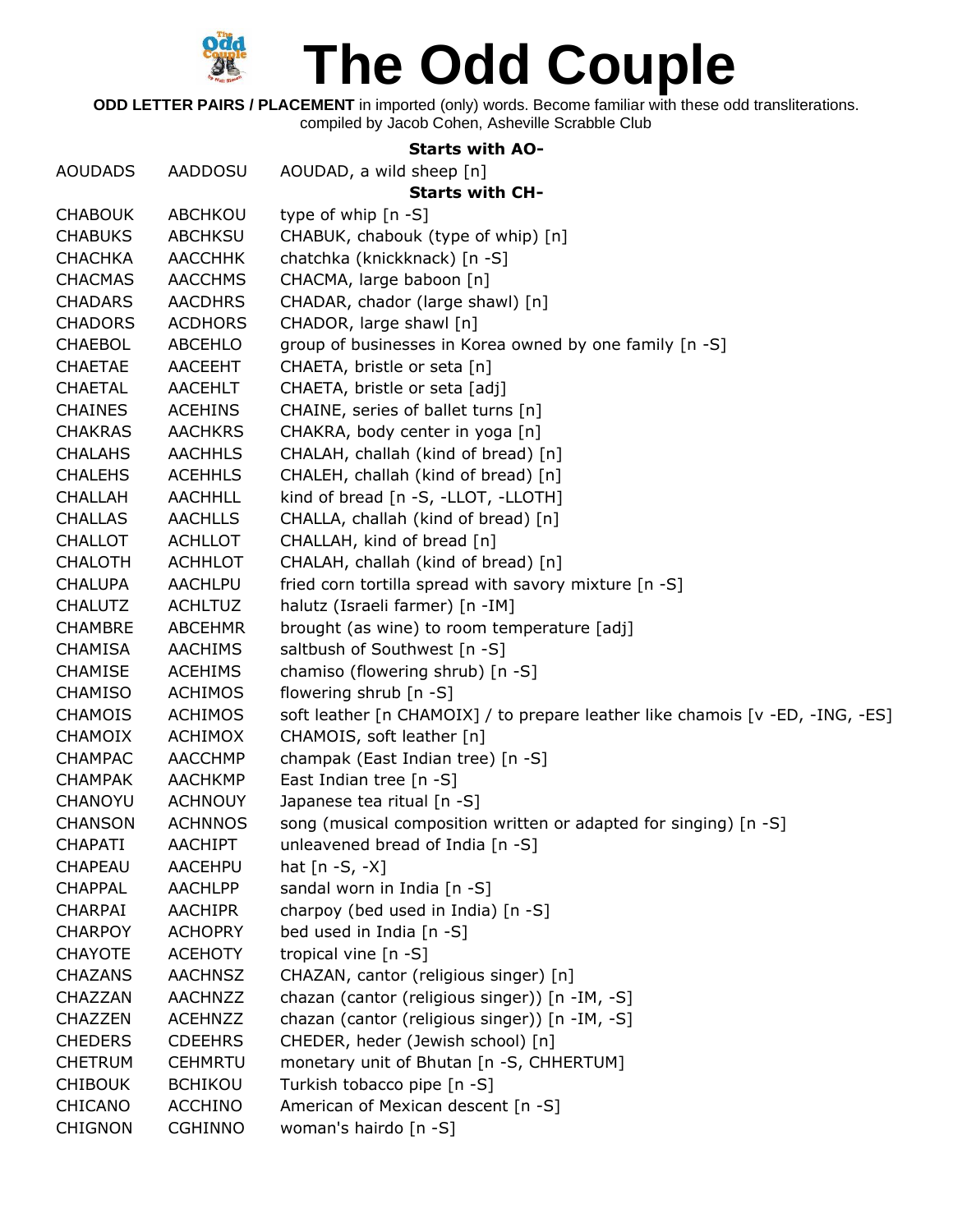

**ODD LETTER PAIRS / PLACEMENT** in imported (only) words. Become familiar with these odd transliterations. compiled by Jacob Cohen, Asheville Scrabble Club

| <b>CHINOIS</b> | <b>CHIINOS</b> |                                                                                        |
|----------------|----------------|----------------------------------------------------------------------------------------|
|                |                | cone-shaped sieve [n -ES]                                                              |
| <b>CHIRRES</b> | <b>CEHIRRS</b> | CHIRRE, to chirr (to make harsh, vibrant sound) [v]                                    |
| <b>CHIVARI</b> | ACHIIRV        | to chivaree (to perform mock serenade) [v -ED, -ING, -ES]                              |
| <b>CHLAMYS</b> | <b>ACHLMSY</b> | garment worn in ancient Greece [n -YDES, -ES]                                          |
| <b>CHORAGI</b> | <b>ACGHIOR</b> | CHORAGUS, leader of chorus or choir [n]                                                |
| <b>CHOREGI</b> | <b>CEGHIOR</b> | CHOREGUS, choragus (leader of chorus or choir) [n]                                     |
| CHORIZO        | <b>CHIOORZ</b> | highly seasoned sausage [n -S]                                                         |
| <b>CHUDDAH</b> | <b>ACDDHHU</b> | chuddar (large, square shawl) [n -S]                                                   |
| <b>CHUDDAR</b> | <b>ACDDHRU</b> | large, square shawl [n -S]                                                             |
| <b>CHUDDER</b> | <b>CDDEHRU</b> | chuddar (large, square shawl) [n -S]                                                   |
| <b>CHUPPAH</b> | <b>ACHHPPU</b> | canopy used at Jewish wedding [n -S, -PPOT]                                            |
| <b>CHUPPAS</b> | <b>ACHPPSU</b> | CHUPPA, chuppah (canopy used at Jewish wedding) [n]                                    |
| <b>CHUPPOT</b> | <b>CHOPPTU</b> | CHUPPA, chuppah [n] / CHUPPAH, canopy used at Jewish wedding [n] / HUPPAH, chuppah [n] |
| <b>CHUTZPA</b> | <b>ACHPTUZ</b> | chutzpah (supreme self-confidence) [n -S]                                              |
|                |                | <b>Starts with CZ-</b>                                                                 |
| <b>CZARDAS</b> | <b>AACDRSZ</b> | Hungarian dance [n -ES]                                                                |
| <b>CZARDOM</b> | <b>ACDMORZ</b> | domain of czar [n -S]                                                                  |
| <b>CZARINA</b> | AACINRZ        | wife of czar $[n -S]$                                                                  |
| <b>CZARISM</b> | <b>ACIMRSZ</b> | autocratic government [n -S]                                                           |
| <b>CZARIST</b> | <b>ACIRSTZ</b> | supporter of czarism [n -S]                                                            |
|                |                | <b>Starts with DH-</b>                                                                 |
| <b>DHANSAK</b> | <b>AADHKNS</b> | casserole of meats and vegetables [n -S]                                               |
| <b>DHARMAS</b> | <b>AADHMRS</b> | DHARMA, conformity to Hindu law [n]                                                    |
| <b>DHARMIC</b> | <b>ACDHIMR</b> | DHARMA, conformity to Hindu law [adj]                                                  |
| <b>DHARNAS</b> | <b>AADHNRS</b> | DHARNA, form of protest in India [n]                                                   |
| <b>DHOLAKS</b> | <b>ADHKLOS</b> | DHOLAK, two-headed drum [n]                                                            |
| <b>DHOORAS</b> | <b>ADHOORS</b> | DHOORA, durra (cereal grain) [n]                                                       |
| <b>DHOOTIE</b> | <b>DEHIOOT</b> | dhoti (loincloth worn by Hindu men) [n -S]                                             |
| <b>DHOOTIS</b> | <b>DHIOOST</b> | DHOOTI, dhoti (loincloth worn by Hindu men) [n]                                        |
| <b>DHOURRA</b> | ADHORRU        | durra (cereal grain) [n -S]                                                            |
| <b>DHURNAS</b> | <b>ADHNRSU</b> | DHURNA, dharna (form of protest in India) [n]                                          |
| <b>DHURRAS</b> | <b>ADHRRSU</b> | DHURRA, durra (cereal grain) [n]                                                       |
| <b>DHURRIE</b> | <b>DEHIRRU</b> | cotton rug made in India [n -S]                                                        |
| <b>DHYANAS</b> | <b>AADHNSY</b> | DHYANA, profound meditation in Hinduism [n]                                            |
|                |                | <b>Starts with DJ-</b>                                                                 |
|                |                |                                                                                        |
| <b>DJEBELS</b> | <b>BDEEJLS</b> | DJEBEL, jebel (mountain (large, natural elevation of earth's surface)) [n]             |
| <b>DJEMBES</b> | <b>BDEEJMS</b> | DJEMBE, type of African hand drum [n]                                                  |
| <b>DJIBBAH</b> | ABBDHIJ        | jibba (long coat worn by Muslim men) [n -S]                                            |
| <b>DJIBBAS</b> | <b>ABBDIJS</b> | DJIBBA, jibba (long coat worn by Muslim men) [n]                                       |
|                |                | <b>Starts with ES-</b>                                                                 |
| <b>ESCALOP</b> | <b>ACELOPS</b> | to escallop (to scallop (to bake in sauce topped with bread crumbs)) [v -ED, -ING, -S] |
| <b>ESCARPS</b> | <b>ACEPRSS</b> | ESCARP, to cause to slope steeply [v]                                                  |
| <b>ESCHARS</b> | <b>ACEHRSS</b> | ESCHAR, hard, dry scab [n]                                                             |
| <b>ESCUAGE</b> | <b>ACEEGSU</b> | scutage (tax exacted by feudal lord in lieu of military service) [n -S]                |
| <b>ESCUDOS</b> | <b>CDEOSSU</b> | ESCUDO, former monetary unit of Portugal [n]                                           |
| <b>ESPANOL</b> | <b>AELNOPS</b> | native of Spain [n -S]                                                                 |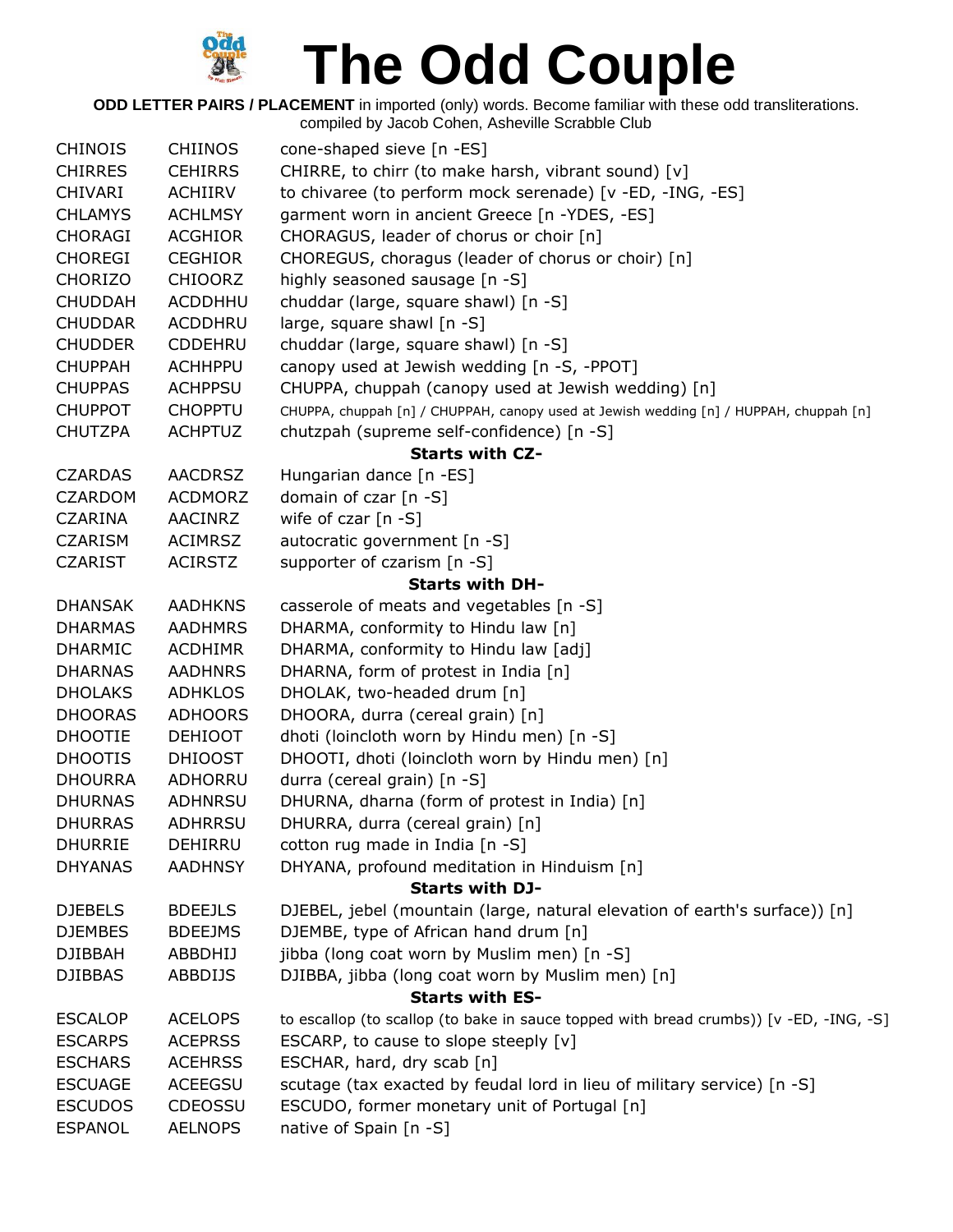

**ODD LETTER PAIRS / PLACEMENT** in imported (only) words. Become familiar with these odd transliterations. compiled by Jacob Cohen, Asheville Scrabble Club

| <b>ESPOIRS</b> | <b>EIOPRSS</b> | ESPOIR, category of wrestlers [n]                                    |
|----------------|----------------|----------------------------------------------------------------------|
| <b>ESSOINS</b> | <b>EINOSSS</b> | ESSOIN, excuse [n]                                                   |
|                |                | <b>Starts with FJ-</b>                                               |
| <b>FJORDIC</b> | <b>CDFIJOR</b> | FJORD, narrow inlet of sea between steep cliffs [adj]                |
|                |                | <b>Starts with FY-</b>                                               |
| <b>FYLFOTS</b> | <b>FFLOSTY</b> | FYLFOT, swastika (geometrical figure used as symbol or ornament) [n] |
|                |                | <b>Starts with GH-</b>                                               |
| <b>GHARIAL</b> | <b>AAGHILR</b> | large reptile [n -S]                                                 |
| <b>GHARRIS</b> | <b>AGHIRRS</b> | GHARRI, gharry (carriage used in India) [n]                          |
| <b>GHAZALS</b> | AAGHLSZ        | GHAZAL, amatory lyric poem [n]                                       |
| <b>GHAZIES</b> | <b>AEGHISZ</b> | GHAZI, Muslim war hero [n]                                           |
| <b>GHERAOS</b> | <b>AEGHORS</b> | gherao [n]                                                           |
| <b>GHIBLIS</b> | <b>BGHIILS</b> | GHIBLI, hot desert wind [n]                                          |
|                |                | <b>Starts with GJ-</b>                                               |
| <b>GJETOST</b> | <b>EGJOSTT</b> | hard brown cheese [n -S]                                             |
|                |                | <b>Starts with HR-</b>                                               |
| <b>HRYVNAS</b> | <b>AHNRSVY</b> | HRYVNA, hryvnia (monetary unit of Ukraine) [n]                       |
| <b>HRYVNIA</b> | AHINRVY        | monetary unit of Ukraine [n -S]                                      |
| <b>HRYVNYA</b> | AHNRVYY        | hryvnia (monetary unit of Ukraine) [n -S]                            |
|                |                | <b>Starts with KA-</b>                                               |
| <b>KABADDI</b> | AABDDIK        | tackling sport of South Asia played by two teams [n -S]              |
| <b>KABAKAS</b> | <b>AAABKKS</b> | KABAKA, Ugandan emperor [n]                                          |
| <b>KABALAS</b> | <b>AAABKLS</b> | KABALA, cabala (occult or secret doctrine) [n]                       |
| <b>KABAYAS</b> | <b>AAABKSY</b> | KABAYA, cotton jacket [n]                                            |
| KABBALA        | AAABBKL        | cabala (occult or secret doctrine) [n -S]                            |
| <b>KABIKIS</b> | ABIIKKS        | KABIKI, tropical tree [n]                                            |
| <b>KABOCHA</b> | <b>AABCHKO</b> | type of Japanese pumpkin or squash [n -S]                            |
| <b>KABUKIS</b> | ABIKKSU        | KABUKI, form of Japanese theater [n]                                 |
| <b>KACHINA</b> | <b>AACHIKN</b> | ancestral spirit [n -S]                                              |
| <b>KADDISH</b> | <b>ADDHIKS</b> | Jewish prayer [n -ES, -IM]                                           |
| <b>KAFFIRS</b> | <b>AFFIKRS</b> | KAFFIR, kafir (cereal grass) [n]                                     |
| <b>KAFTANS</b> | <b>AAFKNST</b> | KAFTAN, caftan (full-length tunic) [n]                               |
| <b>KAHUNAS</b> | <b>AAHKNSU</b> | KAHUNA, medicine man [n]                                             |
| <b>KAIZENS</b> | <b>AEIKNSZ</b> | KAIZEN, Japanese business practice of continuous improvement [n]     |
| <b>KAJEPUT</b> | <b>AEJKPTU</b> | cajuput (cajeput (Australian tree)) [n -S]                           |
| <b>KAKAPOS</b> | <b>AAKKOPS</b> | KAKAPO, flightless parrot [n]                                        |
| KAKIVAK        | <b>AAIKKKV</b> | fish spear used by Inuits [n -S]                                     |
| <b>KALENDS</b> | <b>ADEKLNS</b> | calends (first day of Roman month) [n KALENDS]                       |
| <b>KALIANS</b> | <b>AAIKLNS</b> | KALIAN, hookah (water pipe) [n]                                      |
| KALIMBA        | AABIKLM        | African musical instrument [n -S]                                    |
| <b>KALIPHS</b> | <b>AHIKLPS</b> | KALIPH, caliph (Muslim leader) [n]                                   |
| <b>KALPACS</b> | <b>AACKLPS</b> | KALPAC, calpac (sheepskin hat) [n]                                   |
| KALPAKS        | <b>AAKKLPS</b> | KALPAK, calpac (sheepskin hat) [n]                                   |
| <b>KAMALAS</b> | <b>AAAKLMS</b> | KAMALA, Asian tree [n]                                               |
| <b>KAMOTIK</b> | AIKKMOT        | komatik (Inuit sledge) [n -S]                                        |
| <b>KAMOTIQ</b> | AIKMOQT        | komatik (Inuit sledge) [n -S]                                        |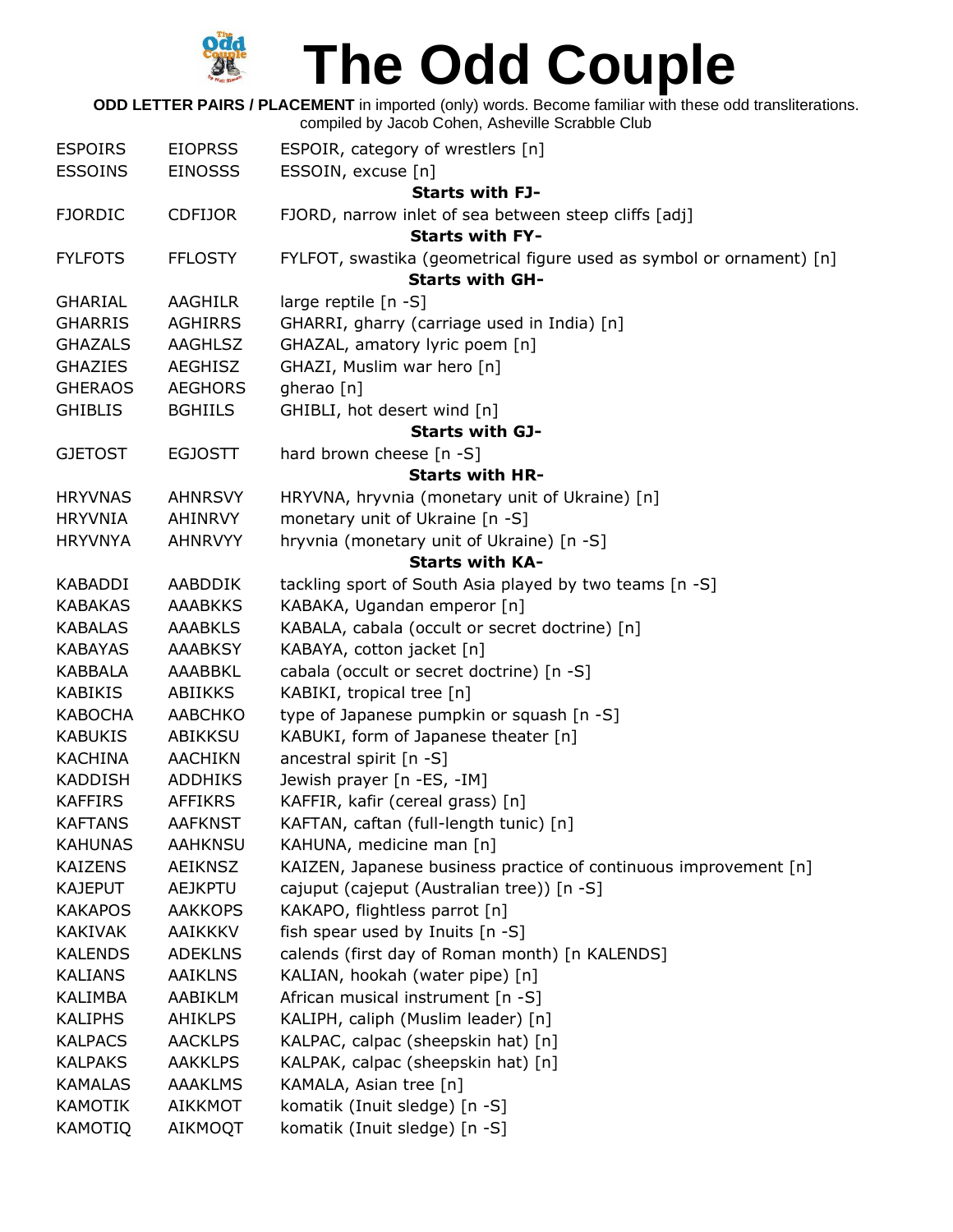

**ODD LETTER PAIRS / PLACEMENT** in imported (only) words. Become familiar with these odd transliterations. compiled by Jacob Cohen, Asheville Scrabble Club

| <b>KAMPONG</b> | <b>AGKMNOP</b> | small village [n -S]                                                             |
|----------------|----------------|----------------------------------------------------------------------------------|
| <b>KAMSEEN</b> | <b>AEEKMNS</b> | khamsin (hot, dry wind) [n -S]                                                   |
| <b>KAMSINS</b> | <b>AIKMNSS</b> | KAMSIN, khamsin (hot, dry wind) [n]                                              |
| <b>KANBANS</b> | <b>AABKNNS</b> | KANBAN, manufacturing strategy wherein parts are delivered only as needed [n]    |
| <b>KAPEYKA</b> | <b>AAEKKPY</b> | monetary unit of Belarus [n -PEEK]                                               |
| <b>KARAHIS</b> | <b>AAHIKRS</b> | KARAHI, small frying pan used in India [n]                                       |
| <b>KARAKUL</b> | AAKKLRU        | Asian sheep [n -S]                                                               |
| <b>KARROOS</b> | <b>AKOORRS</b> | KARROO, dry plateau [n]                                                          |
| <b>KASBAHS</b> | <b>AABHKSS</b> | KASBAH, casbah (old section of North African city) [n]                           |
| <b>KASHERS</b> | <b>AEHKRSS</b> | KASHER, to kosher (to make fit to be eaten according to Jewish dietary laws) [v] |
| <b>KASHMIR</b> | <b>AHIKMRS</b> | cashmere (fine wool) [n -S]                                                      |
| <b>KASHRUT</b> | <b>AHKRSTU</b> | kashruth (Jewish dietary laws) [n -S]                                            |
| <b>KATANAS</b> | <b>AAAKNST</b> | KATANA, Japanese single-edged sword [n]                                          |
| <b>KATCINA</b> | <b>AACIKNT</b> | kachina (ancestral spirit) [n -S]                                                |
| <b>KATSINA</b> | <b>AAIKNST</b> | kachina (ancestral spirit) [n -M, -S]                                            |
| <b>KATSURA</b> | <b>AAKRSTU</b> | deciduous tree of Japan and China [n -S]                                         |
|                |                | <b>Starts with KH-</b>                                                           |
| <b>KHADDAR</b> | <b>AADDHKR</b> | cotton cloth [n -S]                                                              |
| KHALIFA        | AAFHIKL        | caliph (Muslim leader) [n -S]                                                    |
| <b>KHALIFS</b> | <b>AFHIKLS</b> | KHALIF, caliph (Muslim leader) [n]                                               |
| <b>KHAMSIN</b> | <b>AHIKMNS</b> | hot, dry wind $[n - S]$                                                          |
| <b>KHANATE</b> | <b>AAEHKNT</b> | domain of khan [n -S]                                                            |
| <b>KHAZENS</b> | <b>AEHKNSZ</b> | KHAZEN, hazzan (hazan (cantor (religious singer))) [n]                           |
| <b>KHEDAHS</b> | <b>ADEHHKS</b> | KHEDAH, keddah (enclosure for elephants) [n]                                     |
| <b>KHEDIVE</b> | <b>DEEHIKV</b> | Turkish viceroy [n -S]                                                           |
| <b>KHIRKAH</b> | <b>AHHIKKR</b> | patchwork garment [n -S]                                                         |
|                |                | <b>Starts with KO-</b>                                                           |
| <b>KOLACKY</b> | <b>ACKKLOY</b> | kind of pastry [n KOLACKY]                                                       |
| <b>KOLBASI</b> | <b>ABIKLOS</b> | kielbasa (smoked sausage) [n -S]                                                 |
| <b>KOLHOZY</b> | <b>HKLOOYZ</b> | KOLHOZ, kolkhoz (collective farm in Russia) [n]                                  |
| <b>KOLKHOS</b> | <b>HKKLOOS</b> | kolkhoz (collective farm in Russia) [n -ES, -Y]                                  |
| KOLKHOZ        | <b>HKKLOOZ</b> | collective farm in Russia [n -ES, -Y]                                            |
| KOLKOZY        | <b>KKLOOYZ</b> | KOLKOZ, kolkhoz (collective farm in Russia) [n]                                  |
| <b>KOMATIK</b> | <b>AIKKMOT</b> | Inuit sledge [n -S]                                                              |
| <b>KONGONI</b> | <b>GIKNNOO</b> | African antelope [n KONGONI]                                                     |
| <b>KOOKUMS</b> | <b>KKMOOSU</b> | KOOKUM, kokum (East Indian tree) [n]                                             |
| <b>KOPECKS</b> | <b>CEKKOPS</b> | KOPECK, Russian coin [n]                                                         |
| <b>KOPIYKA</b> | <b>AIKKOPY</b> | monetary unit of Ukraine [n -S, -KY, -YOK]                                       |
| <b>KOPIYKY</b> | <b>IKKOPYY</b> | KOPIYKA, monetary unit of Ukraine [n] (2018)                                     |
| <b>KOPIYOK</b> | <b>IKKOOPY</b> | KOPIYKA, monetary unit of Ukraine [n] (2018)                                     |
| <b>KORUNAS</b> | AKNORSU        | KORUNA, monetary unit of Czech Republic [n]                                      |
| <b>KOUMISS</b> | IKMOSSU        | beverage made from camel's milk [n -ES]                                          |
| <b>KOUMYSS</b> | <b>KMOSSUY</b> | koumiss (beverage made from camel's milk) [n -ES]                                |
| <b>KOUPREY</b> | <b>EKOPRUY</b> | short-haired ox [n -S]                                                           |
| <b>KOUSSOS</b> | <b>KOOSSSU</b> | KOUSSO, cusso (Ethiopian tree) [n]                                               |
|                |                | Ctarte with KD.                                                                  |

**Starts with KR-**